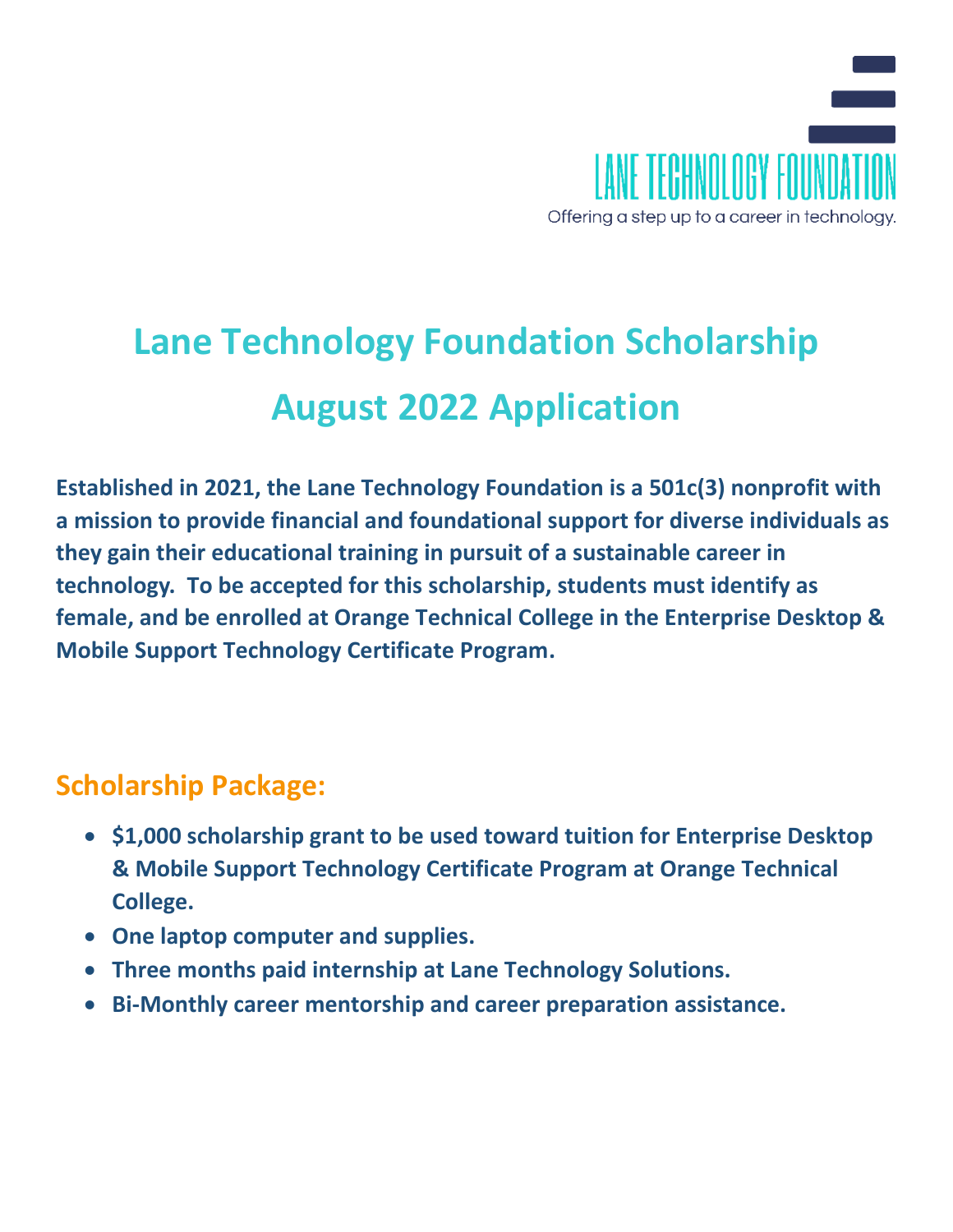

**Our Vision** is for everyone to be chosen for, instead of being rejected because of, our differences.

#### **Eligibility:**

- **Applicants must:**
	- o **Identify as female.**
	- o **Enroll in the Orange Technical College Enterprise Desktop & Mobile Support Technology program.**
	- o **No candidate shall be denied being a recipient of a scholarship based on race, creed, religion, national origin, or any other basis which is prohibited by Section 501c3 of the Internal Revenue Code.**

## **Submission date: July 18, 2022 @ 5:00pm**

• **Submit completed application & supporting documents via email to: application@lanetechnologyfoundation.org Application & supporting documents must be submitted together to be considered for Lane Technology Foundation Scholarship AUGUST 2022.** 

## **Selection Criteria**

• **In determining the recipient, applicants shall be considered against the eligibility requirements and the judgment of the Foundation's Board of Directors based on the responses to essay questions.** 

**Scholarship Recipient will be chosen on August 2, 2022, at the monthly Board of Directors meeting and announced on August 3, 2022.**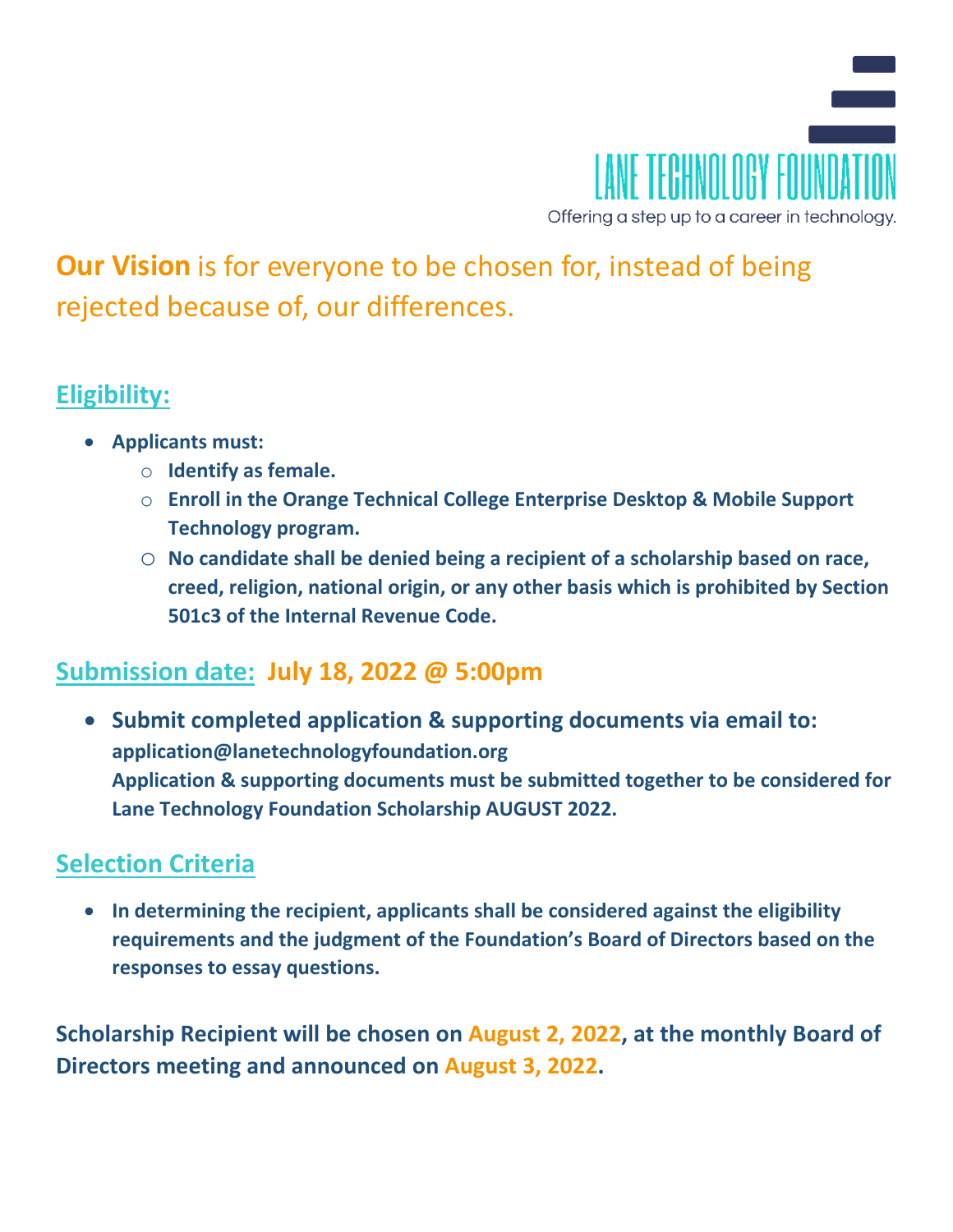

## **Our Mission**

**Providing financial and foundational support for diverse individuals as they gain their educational training in pursuit of a sustainable career in technology.** 

## **Applicant Information:**

| Name:                |        |  |
|----------------------|--------|--|
| <b>Address:</b>      |        |  |
|                      |        |  |
| <b>Phone Number:</b> | Email: |  |

- **Mandatory Essay #1: Explain how this scholarship will make a difference for you both personally and financially.**
- **Mandatory Essay #2: To apply for this scholarship, you must be a female student majoring in a male-dominated industry. Please explain why you selected this career field.**

#### **Elective Essay: Pick one of the below essay topics to elaborate on:**

- **Explain how your study of technology desktop support will contribute to your immediate or longrange career plans.**
- **Describe why you deserve this scholarship and what sets you apart from other candidates.**
- **Describe how you will use this opportunity to positively impact your life and the life of those around you.**
- **Explain how information technology has impacted your life.**
- **Write a short biography including information about your family, work experience, community involvement, hobbies, spare time activities and what you hope to do in the future.**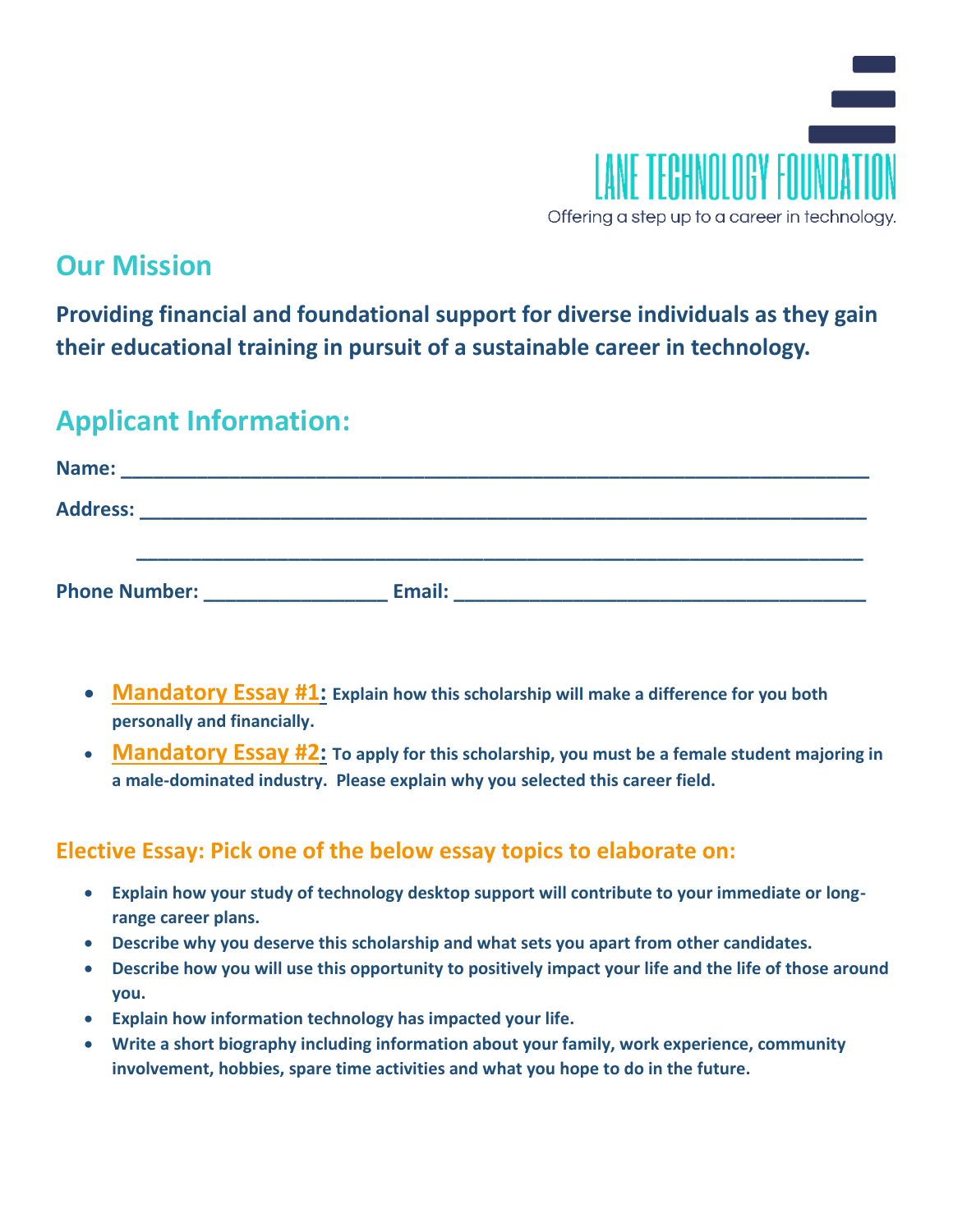

#### **Professional References:**

#### **A Completed Application includes:**

- **Lane Technology Foundation Scholarship August 2022 Application (pages 1 – 5)**
- **Mandatory Essay #1 answer**
- **Mandatory Essay #2 answer**
- **Elective Essay answer**

#### **Please Note:**

• **Other financial aid assistance may be available to scholarship applicants or the scholarship recipient. Contact Orange Technical College @ 407-622-2900 or visit https://www.orangetechcollege.net/campuses/winter\_park for more information.**

**Please submit any questions regarding the application process to: info@lanetechnologyfoundation.org.**